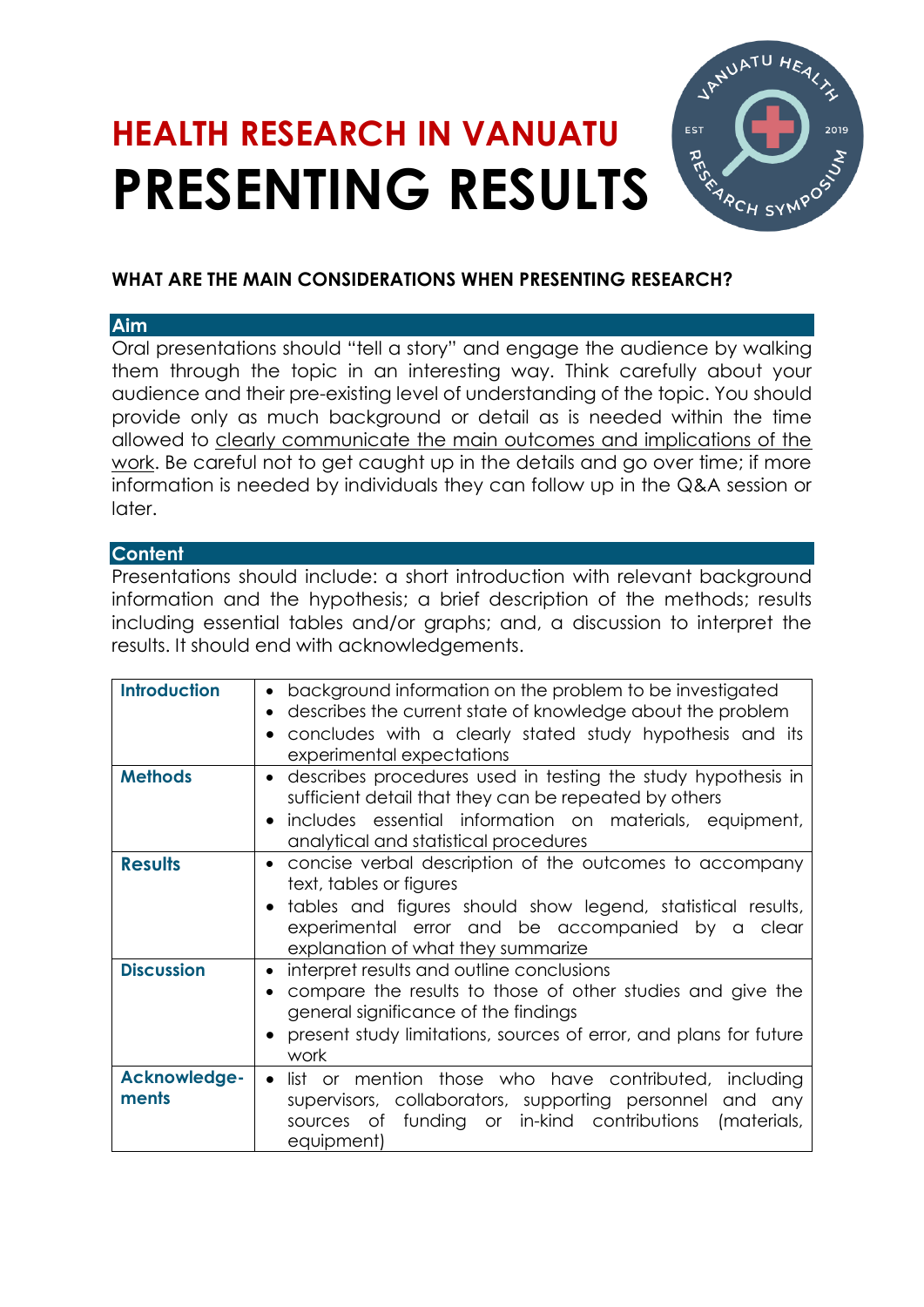#### **Length**

- The general rule is that about 1 minute is needed per slide.
- You should practice your presentation before the day to get the timing and delivery right.
- In general, it is viewed as unprofessional to go significantly over the time allotted. You may be cut off before completion or have to skip important content if you don't plan well and practice in advance.

#### **Slides**

- Use one slide per topic. It's okay to have simple slides with short text.
- Select a template at the beginning and keep it consistent throughout.
- Use readable font (eg. Arial, Tahoma, Verdana) for the body text.
- Make sure the text is big enough. Use minimum 36 point for title text and minimum 24 point for body text.
- Use bold, italic, color, size, or font for emphasis. Do not overdo it use only 2 or 3 font types per slide.
- Avoid 'busy' slides and don't crowd the text. Be sure to leave a margin.
- Use images that support the meaning of the slides.
- All tables and graphs should include titles and legends. You can include bullet points or 1-2 sentences to emphasise the key points.
- Limit the use of slide effects and animations as it can be distracting.

#### **Delivery**

- Speak loudly and clearly.
- Be considerate of your audience. Speak at a pace that is slow enough for everyone to understand (especially if the audience is linguistically diverse).
- Avoid the use of jargon and acronyms unless these are broadly understood.
- Your slides are there as backup. Refer to them but do not read them word for word.
- Maintain eye contact with the audience. Do not talk to the screen.
- Be engaging and show your enthusiasm for the subject.
- **Plan and practice in advance – but be prepared for anything!**